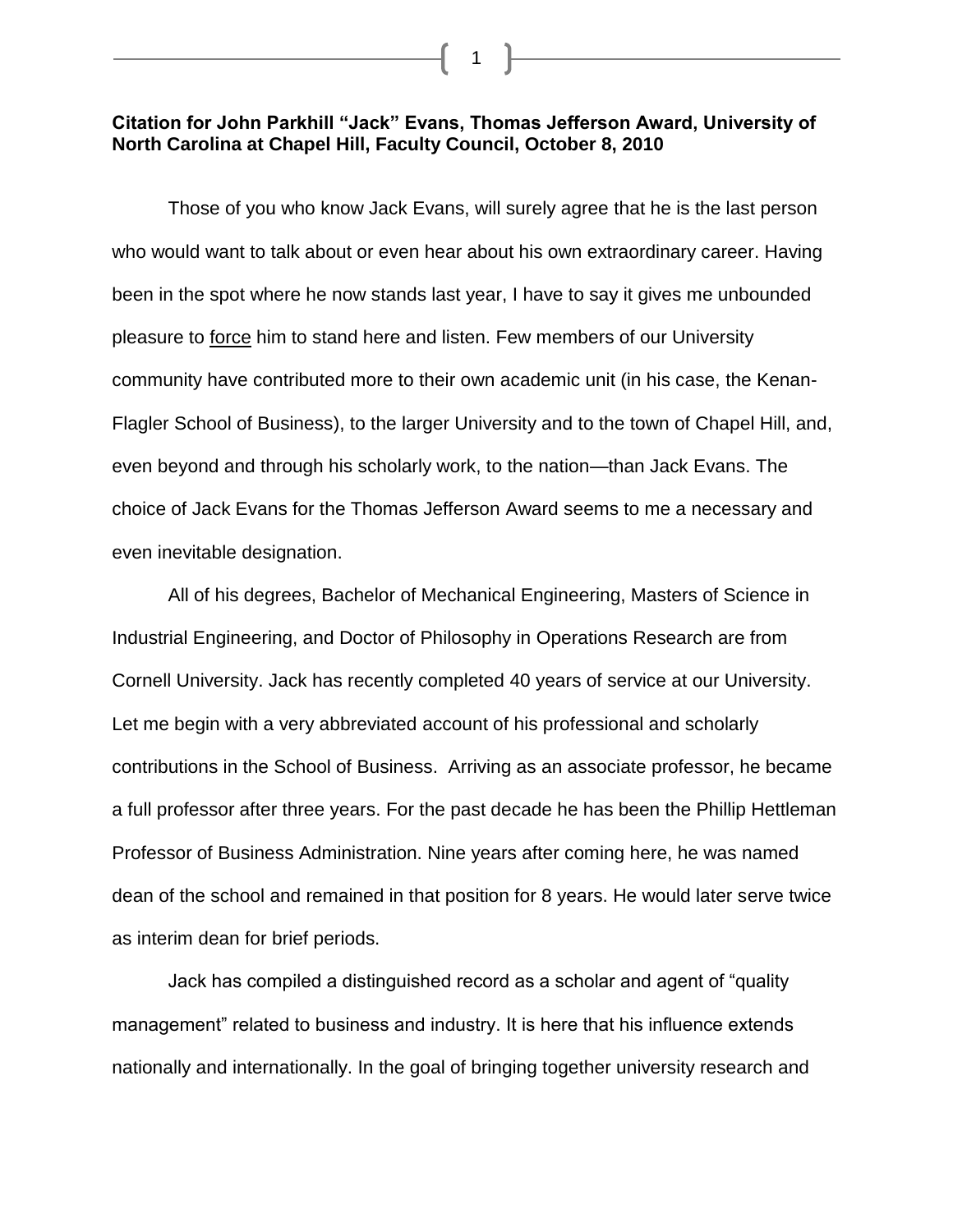management-performance of businesses, he has focused his own scholarship upon relevant publications and presentations—researching carefully and reviewing at firsthand a given business's management processes and procedures. He has spoken on "total quality management" throughout the U.S. for 40 years, and in England, Mexico and New Zealand. One of his colleagues writes, "He was one of the first researchers to fully appreciate the importance of the total quality management movement in organizations. Based on his expertise, he was asked to first serve and later lead teams of examiners who evaluated organizations throughout the country vying for the prestigious Malcolm Baldrige National Quality Award." He has been principal investigator for an NSF Research Grant to assess quality systems in various organizations, president of the American Assembly of Collegiate Schools of Business, and member of a task force to redesign the accreditation process for 650 memberschools of the American Assembly of Collegiate Schools of Business. Jack has mentored countless UNC graduate students and undergraduates in the School of Business here--as one who not only teaches but inspires, and whose respect and affection he has earned over and over again.

It was during his fourth year at UNC that then chancellor Ferebee Taylor asked Jack to serve as his special assistant for planning in the university. It was the beginning of his long commitment toward serving the larger University. I want to mention two of the most significant.

Jack has just completed a term that lasted 15 years as UNC's faculty athletics representative to the Atlantic Coast Conference and National Collegiate Athletic Association. He represented the ACC on the NCAA Management Council for six years,

2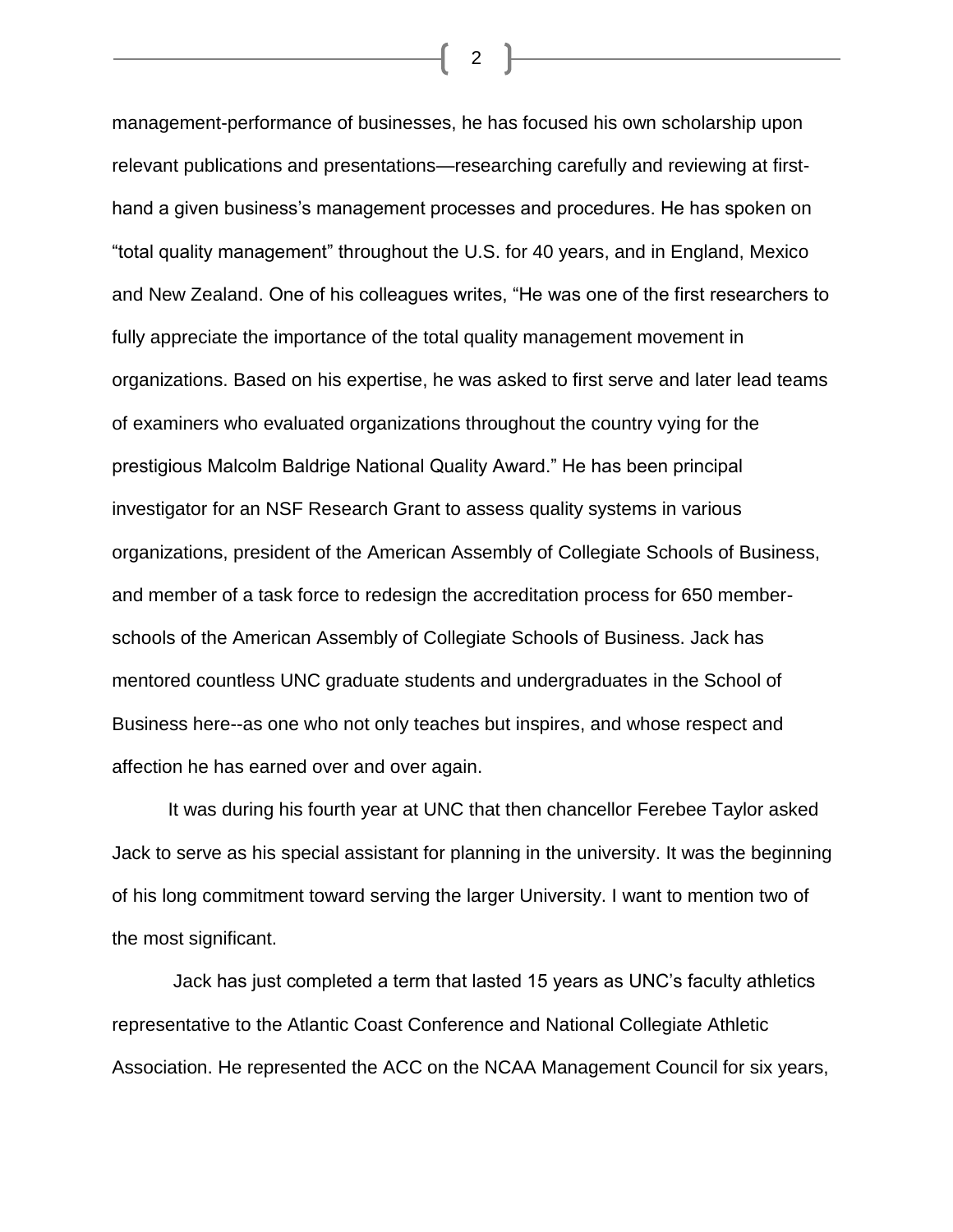and twice served a term as president of the ACC. Director of Athletics, Dick Baddour, has said that "[Jack] has been called by the NCAA time and again to take on difficult assignments because of his thoughtful approach and leadership ability." In light of the recent allegations by the NCAA, Jack has once again been asked by our present Chancellor to serve as a representative of the faculty on the internal investigative committee, and you will be hearing from him today in his capacity as Faculty Representative to the NCAA.

As I think you all know, Jack has been Executive Director of Carolina North since 2006, laying the groundwork for the future Carolina North campus—especially as it relates to the town of Chapel Hill. Here I want to quote from former chancellor James Moeser: "Several years ago, when we were essentially stuck in a quagmire of stalled negotiations with the Town of Chapel Hill over future development of the Horace Williams property, the Trustees and I decided that one of the problems was that there was no single individual whose primary responsibility was Carolina North. So, I set out to find the right person to head up this. It didn't take me long to get to Jack Evans." Under his leadership, the Board of Trustees has approved the master-plan, the airport issue was resolved with a new terminal for AHEC at the RDU Airport. Most significantly the development agreement was recently unanimously approved by the Town Council. Here is Chancellor Moeser again: "Four years ago, if someone had told me that the Town Council would unanimously approve a Carolina North development agreement, I would have thought they were crazy. Many people worked to bring about this result, but Jack Evans led the process."

3